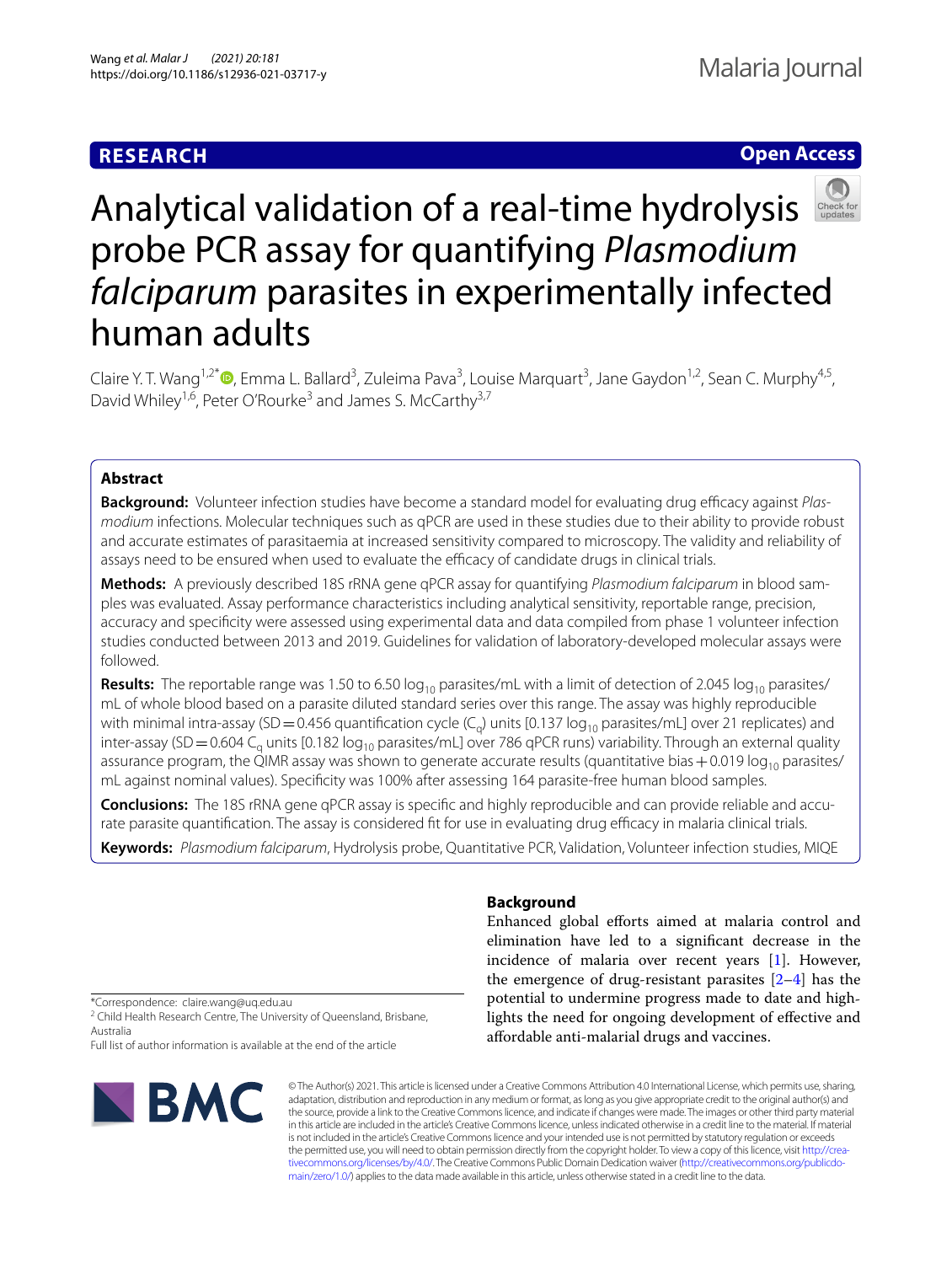Volunteer infection studies (VIS), also known as controlled human malaria infection studies, afford a safe and reproducible model to assess anti-malarial drug efficacy at an early stage, and predict drug activity in natural infections [\[5](#page-6-3)–[9\]](#page-6-4). They have become a standard model for early evaluation of the efficacy of candidate drugs or vaccines  $[7, 8, 10-12]$  $[7, 8, 10-12]$  $[7, 8, 10-12]$  $[7, 8, 10-12]$  $[7, 8, 10-12]$ . In VIS, participants are inoculated with sporozoites or blood stage parasites via mosquito bites or, injection [[7,](#page-6-5) [8,](#page-6-6) [13](#page-6-9)]. A critical safety consideration in VIS is the parasite density in the peripheral blood of infected participants. Likewise, this metric is critical to determining the efficacy of vaccines and drugs acting against blood stage parasites. Traditionally, parasitaemia has been monitored via microscopy [[14](#page-6-10), [15](#page-6-11)]. However, microscopy has a limited sensitivity of  $\sim$  20 parasites/ $\mu$ L blood in expert laboratories [[16](#page-6-12), [17\]](#page-6-13) and can produce false-negative results in low-density or asymptomatic infections [[18](#page-6-14), [19\]](#page-6-15).

Molecular techniques, such as quantitative PCR (qPCR) and reverse transcription qPCR (RT-qPCR), have become the preferred methodology for evaluating drug and vaccine efficacy in early phase clinical trials across many centres  $[7, 10, 20-22]$  $[7, 10, 20-22]$  $[7, 10, 20-22]$  $[7, 10, 20-22]$  $[7, 10, 20-22]$ . Notably, these methods provide robust and accurate quantifcation of parasitaemia with increased sensitivity compared to the traditional methods: for example, allowing the detection of parasites in blood 1 to 4 days earlier than microscopy  $[16, 22, 23]$  $[16, 22, 23]$  $[16, 22, 23]$  $[16, 22, 23]$  $[16, 22, 23]$ . These enhanced performance characteristics of qPCR also ensure the safety of VIS by reducing the risk of dangerous levels of parasitaemia and minimizing discomfort of participants [[10](#page-6-7), [24\]](#page-6-19). The increased sensitivity and dynamic range of qPCR also permits improved estimation of important parasite parameters, such as asexual parasite maturation and multiplication rate  $[25]$  $[25]$ ; these measures enable more accurate statistical modelling to determine pharmacodynamics of new anti-malarial treatments and characterization of the minimum inhibitory concentration for dose optimization [[23,](#page-6-18) [26,](#page-6-21) [27](#page-6-22)].

However, ongoing assay characterization and validation is important to ensure accurate results are reported and to support clinical trials under rigorous regulatory review. For this purpose, additional validation was performed to assess performance characteristics of a previously described 18S rRNA gene qPCR assay [[28\]](#page-7-0) for quantifying *Plasmodium falciparum* parasites in healthy volunteers enrolled in VIS. A different 18S rRNA qPCR assay was recently qualifed for this purpose through the U.S. FDA [[22\]](#page-6-17). Parameters assessed were according to published guidelines [[29–](#page-7-1) [32\]](#page-7-2), namely analytical sensitivity, reportable range, precision, accuracy and specifcity.

# **Methods**

# **Plasmodium 18S rRNA gene qPCR assay**

The 18S rRNA gene qPCR assay has been previously described [[28](#page-7-0)]. In brief, 2 mL blood samples were collected into ethylenediaminetetraacetic acid (EDTA) tubes from malaria-naïve participants enrolled in VIS. Tubes were centrifuged for 5 min at 2500 rpm to pellet red blood cells (RBCs), packed RBCs  $({\sim}250 \mu L)$  were removed and mixed thoroughly with  $250 \mu L$  phosphate bufered saline (PBS) and subjected to DNA extraction using QIAamp DNA Blood Mini Kit (Qiagen, Australia), with a final eluate volume of 100 µL. Five microlitres of nucleic acid were added to the qPCR mix as per the previously published qPCR assay specifc for the *P. falciparum* 18S rRNA gene [\[29,](#page-7-1) [30](#page-7-3)] using the Qiagen Rotor-Gene platform (Qiagen, Australia) and the Qiagen QuantiTect Probe mix (Qiagen, Australia.) Details of the primers and probe are presented in Additional fle [1](#page-5-0): Table S1.

#### **Controls and calibration verifcation**

A reference standard for calibration was prepared from *P. falciparum* 3D7 ring-stage synchronized culture using methods previously described [[28,](#page-7-0) [33\]](#page-7-4). The parasite density of the material was estimated by fuorescence-activated cell sorting to be  $3.19 \times 10^6$  parasites/mL (6.50  $\log_{10}$ parasites/mL) and this material was subjected to nucleic acid extraction. The extract was then serially diluted in uninfected human blood extracts to produce 5 tenfold dilutions ranging from  $3.19 \times 10^5$  to 31.9 parasites/mL (6.50 to 1.50  $log_{10}$  parasites/mL). The six standards were analysed on a single qPCR run in duplicate to establish an external standard curve  $[34]$  $[34]$ . The linear regression model from an external standard curve (slope −3.324) was then imported into all qPCR runs with fxing of the intercept to the highest standard concentration (6.50  $log_{10}$  parasites/mL), a standardized calibration method. The remaining five standards were used during each subsequent qPCR and acted as positive controls, and for calibration verifcation by confrming adequate PCR efficiency  $(>90\%)$ . A single sample of each concentration occurred with each qPCR run during clinical trials. Levey–Jennings charts were used to monitor quantifcation cycle  $(C_q)$  fluctuations of positive samples [\[16](#page-6-12), [29](#page-7-1), [35\]](#page-7-6). Two negative controls were included in each qPCR run to monitor reagent contamination. An internal control targeting an equine herpesvirus (EHV) was used to monitor nucleic acid extraction efficiency and qPCR inhibition [\[28](#page-7-0), [36](#page-7-7)]. Samples were spiked with a known concentration of the EHV prior to DNA extraction.  $C_q$ values obtained from the EHV PCR testing were considered acceptable if they fell within mean  $C_q \pm 2$  standard deviations (SD) of each extraction per qPCR run [\[37](#page-7-8)].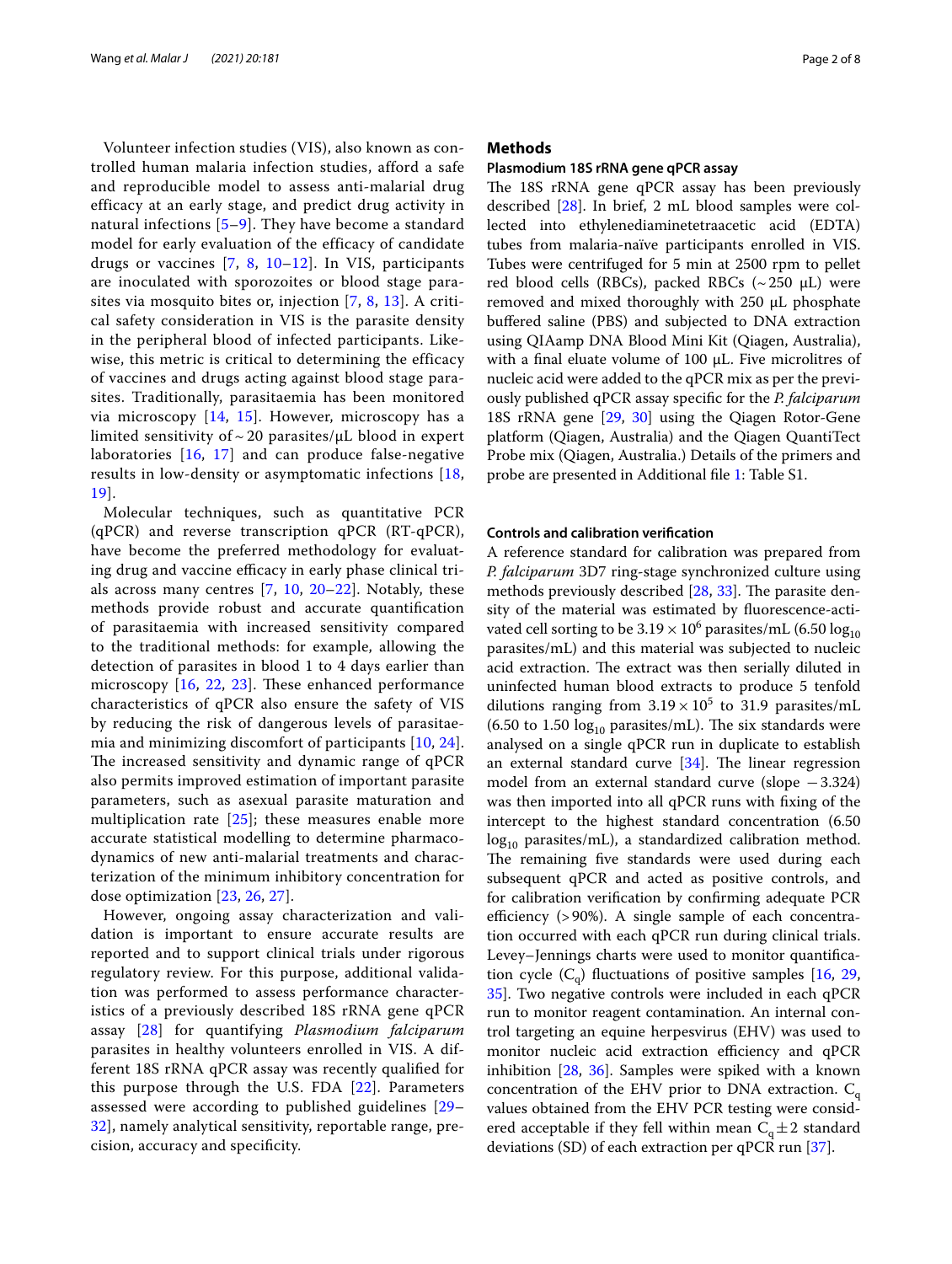# **Overview of 18S rRNA gene qPCR assay validation**

The methodology used to validate the 18S rRNA gene qPCR assay followed the validation of laboratory-developed molecular assays for infectious diseases guidelines [[29\]](#page-7-1) and the minimum information for publication of quantitative real-time PCR (qRT-PCR) experiments [[30\]](#page-7-3). Clinical and Laboratory Standards Institute guidelines were also used for guidance  $[31, 32]$  $[31, 32]$  $[31, 32]$  $[31, 32]$  $[31, 32]$ . The following characteristics of the 18S rRNA gene qPCR assay were assessed: analytical sensitivity, reportable range, precision including intra-assay and inter-assay variability, accuracy and specifcity.

Nine standards ranging from 1.50 to 6.50  $log_{10}$  parasites/mL were run on 3 consecutive days with seven technical replicates and a negative control. This dataset was used to determine the analytical sensitivity, reportable range and intra-assay variability. A linear regression model was used to estimate the relationship between  $log_{10}$  concentration of standard and  $C_q$  value. For this model technical replicates were averaged within days. The slope estimate was used to calculate qPCR efficiency. The intra-assay SD for each concentration was calculated using analysis of variance accounting for day using all technical replicate data. The overall SD is the pooled SD estimates across concentrations. Probit regression was used to estimate the limit of detection (LOD) at which 95% of the samples tested positive.

Inter-assay variability was assessed using the six standards data from 786 qPCR runs occurring during 30 VIS conducted between 2013 and 2019. The inter-assay SD for each concentration was calculated using analysis of variance accounting for study cohort. The overall SD is the pooled SD estimates across concentrations. The cohort SD for each concentration was calculated using analysis of variance accounting for study cohort and the interaction between study cohort and study. The overall cohort SD is the pooled SD estimates across concentrations. Data were checked for outliers and analysed using Stata version 14.2 (StataCorp, College Station, TX) or SPSS version 23.0 (IBM Corp., Armonk, NY). Data were summarized for each standard concentration by frequency and percentage detected, mean  $C_q$ , SD, and relative variability of  $C_q$  measured as the percent coefficient of variation (%CV).

# **Accuracy**

To evaluate the accuracy of the 18S rRNA gene qPCR assay, the QIMR qPCR results were compared to the University of Washington reverse transcription quantitative PCR (RT-qPCR) via an external quality assurance (EQA) project [\[38](#page-7-10)]. This project was initiated in 2014 by the University of Washington to examine the qualitative and

quantitative agreement between centres conducting VIS. The EQA panel comprised five level dilutions and negative controls preserved in 0.5 mL of frozen whole blood  $(n=60)$  shipped to each laboratory on dry ice. The concentrations were originally de-identifed, but later identified as high (5.48  $log_{10}$  parasites/mL or 300,000 parasites/ mL), mid (3.78  $log_{10}$  parasites/mL or 6000 parasites/mL), low (2.78  $log_{10}$  parasites/mL or 600 parasites/mL), very low  $(1.78 \text{ log}_{10} \text{ parasites/mL or } 60 \text{ parasites/mL})$ , trace (0.78  $log_{10}$  parasites/mL or 6 parasites/mL) and a negative control. The methods and results from five VIS centres participating in this program have been published [[38\]](#page-7-10). The QIMR laboratory subsequently obtained this EQA panel and tested these with the QIMR 18S rRNA gene qPCR method. Data were reported as the parasite number detected and quantitative bias against nominal values and University of Washington values using Bland– Altman plots.

In addition, to estimate the impact of genetic diversity of the 18SrRNA gene on the assay performance, a search was conducted for single nucleotide polymorphisms (SNPs) in the area where primers and probe bind in 218 *P. falciparum* genomes in PlasmoDB (version 46, released the 6th Nov 2019) from 18 diferent countries in Asia, South-America and Africa.

### **Specifcity**

Analytical specifcity was previously determined to be 100% by comparing the sequence of the nucleic acid target to sequences available on publicly accessible databases using the NCBI BLAST search tool [[37](#page-7-8)]. Here, an updated BLAST search was conducted to confrm specificity; briefly, primers and probe sequences were submitted using the nBLAST tool to check the assay's specifcity to *P. falciparum* and cross-matched against other *Plasmodium* species (including *Plasmodium ovale*, *Plasmodium malariae*, *Plasmodium knowlesi* and *Plasmodium vivax*) and human genomic DNA on 7th April 2020. Diagnostic specificity was evaluated by analysing qPCR assay on blood samples collected from malaria-naïve participants ( $n=164$ ) enrolled in 30 cohorts of induced blood stage malaria VIS during 2013 to 2019. Samples were collected from participants prior to being inoculated with blood-stage parasites.

Potential qPCR-interfering substances were considered, including endogenous substances such as haem, leukocyte DNA and plasma proteins in plasma [\[39](#page-7-11), [40](#page-7-12)], and exogenous substances such as EDTA anticoagulant [[39](#page-7-11), [41\]](#page-7-13). The QIMR standard extraction protocol included the following procedures to avoid some known inhibitory substances: pelleting RBCs to remove plasma and bufy coat containing plasma proteins and leukocytes  $[28]$  $[28]$ . The nucleic acid extraction kit used was suitable for removing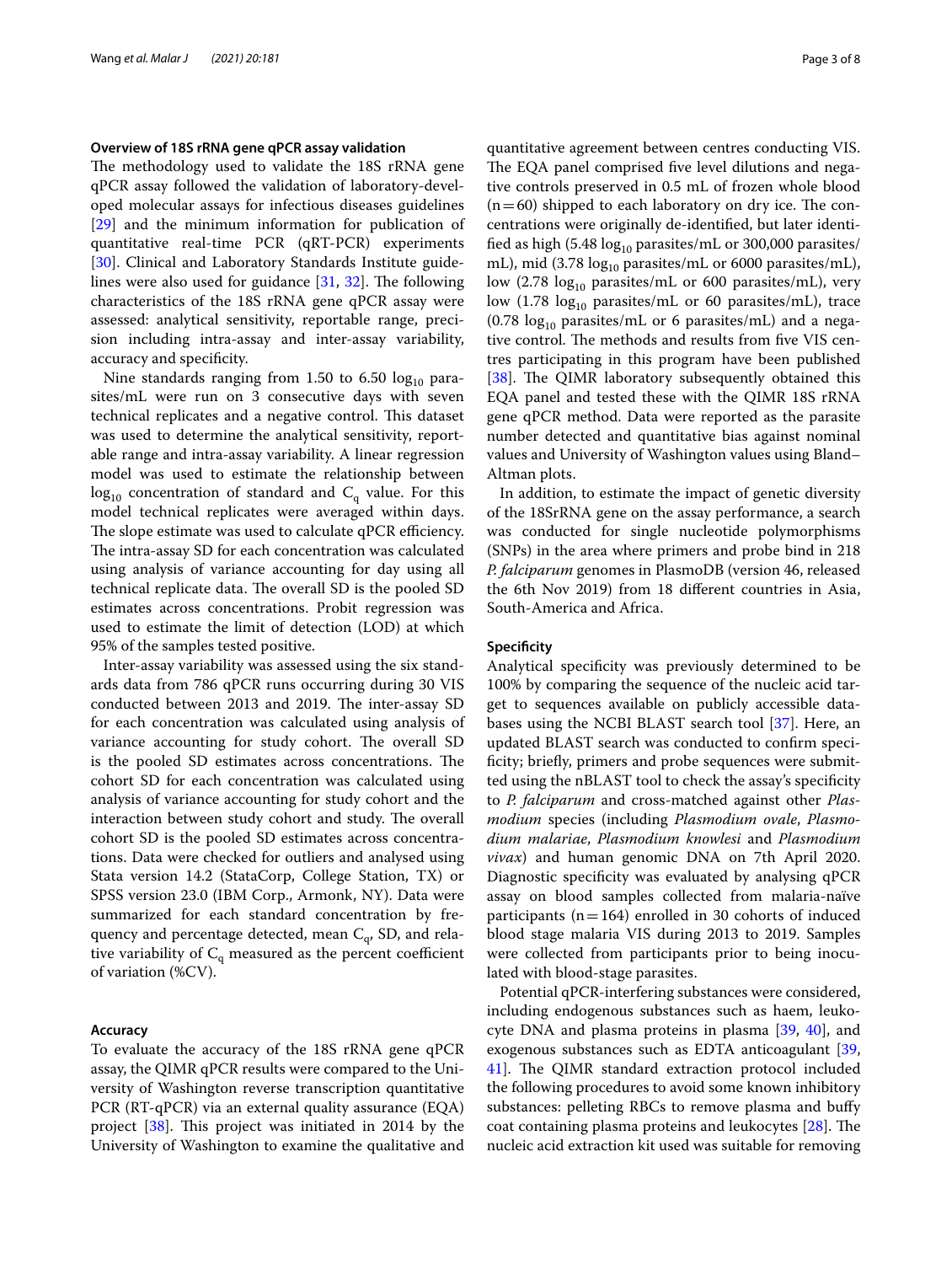known inhibitory chemicals such as citrate, heparin and EDTA (QIAmp DNA Blood Mini Kit). An interference study was performed to examine the potential efect of haem (from haemoglobin) and EDTA from collection tubes on qPCR inhibition. Blood was collected in EDTAcoated tubes from healthy participants and subjected to centrifugation at 2500 rpm for 5 min. Plasma and bufy coat were removed and aliquots  $(n=20)$  of 250  $\mu$ L pelleted RBCs were mixed with 250 µL PBS and spiked with known concentration of *P. falciparum* culture and internal control EHV. A parallel extraction using 500 µL PBS  $(n=20)$  with the same positive and EHV spikes was performed simultaneously. All extracts were analysed using 18S rRNA gene qPCR and EHV qPCR assays.  $C_q$  values from both assays were analysed using Student's t-test to evaluate the efect of potential interference substances on the assay.

# **Ethical approvals**

Blood samples were collected during the course of VIS, which were all approved by the QIMR Human Research Ethics Committee. Details of the studies and ethical approval have been published  $([42]$  $([42]$ , Additional file [1](#page-5-0): Table S2).

# **Results**

The overall performance characteristics of the 18S rRNA gene qPCR assay are summarized in Table [1](#page-3-0). Details of each characteristic are given in the following section and in Additional fle [1:](#page-5-0) Tables S1–S4.

# **Analytical sensitivity**

The lowest concentration that could reliably be detected by the qPCR assay in  $\geq$ 95% positive samples (LOD<sub>95%</sub>) as determined by Probit regression was  $2.045 \log_{10}$  parasites/mL (95% CI 1.875–2.591) or 111 parasites/mL (95%

 $CI$  75–390) of whole blood. The upper limit of quantifcation for the 18S rRNA gene qPCR assay (i.e., the highest standard of the reportable range [\[43\]](#page-7-15) which was restricted to the highest concentration available in the laboratory) was 6.50  $log_{10}$  parasites/mL. The lower limit of quantifcation (LLoQ; i.e., the lowest standard concentration that can be quantitatively determined with acceptable precision [\[43](#page-7-15)]) was 1.50  $log_{10}$  parasites/mL of whole blood.

#### **Reportable range**

A summary of  $C_q$  values for each standard dilution is pre-sented in Additional file [1:](#page-5-0) Table S3. Two  $C_q$  values were identifed as being outliers and changed to not-detected (ND); 2.20  $log_{10}$  parasites/mL [C<sub>q</sub>=38.24] and 1.80  $log_{10}$ parasites/mL  $[C_q=42.98]$ ) as they were visually aberrant being greater than the mean  $C_q$  of the standard concentration below and close to the maximum value of its range. Parasites were not detected in an additional four replicates at 1.80  $log_{10}$  parasites/mL and nine replicates at 1.50  $log_{10}$  parasites/mL. Linear regression was used to estimate the relationship between  $log_{10}$  concentration and  $C_q$  value with intercept of 43.370 (95% CI 43.097, 43.643), slope of  $-3.353$  (95% CI  $-3.425$ ,  $-3.281$ ), mean squared error of 0.088 and correlation coefficient  $(R^2)$  of 0.997. There was no evidence of non-linear behaviour in the residual plot (Additional file [1](#page-5-0): Figs. S1 and S2). The qPCR efficiency was 99%. The reliable reportable range of the 18S rRNA gene qPCR assay was 1.50 to 6.50  $log_{10}$ parasites/mL.

# **Precision**

# *Intra‑assay variability*

Variability between replicates pooled across days increased as the standard concentration decreased, but the %CV remained low (i.e. < 3%) (Additional file [1](#page-5-0):

<span id="page-3-0"></span>

| 2.045 $log_{10}$ parasites/mL of whole blood                                                          |
|-------------------------------------------------------------------------------------------------------|
| 1.50 log <sub>10</sub> parasites/mL of whole blood                                                    |
| 6.50 $log_{10}$ parasites/mL of whole blood                                                           |
| 1.50 to 6.50 log <sub>10</sub> parasites/mL of whole blood                                            |
|                                                                                                       |
| Overall standard deviation (SD) = $0.456$ C <sub>a</sub> units (0.137 log <sub>10</sub> parasites/mL) |
| Overall standard deviation (SD) = $0.604$ C <sub>o</sub> units (0.182 log <sub>10</sub> parasites/mL) |
|                                                                                                       |
| Bias: $+0.019 \log_{10}$ parasites/mL against nominal parasitaemia values [38]                        |
|                                                                                                       |
| 100%                                                                                                  |
| 100%                                                                                                  |
|                                                                                                       |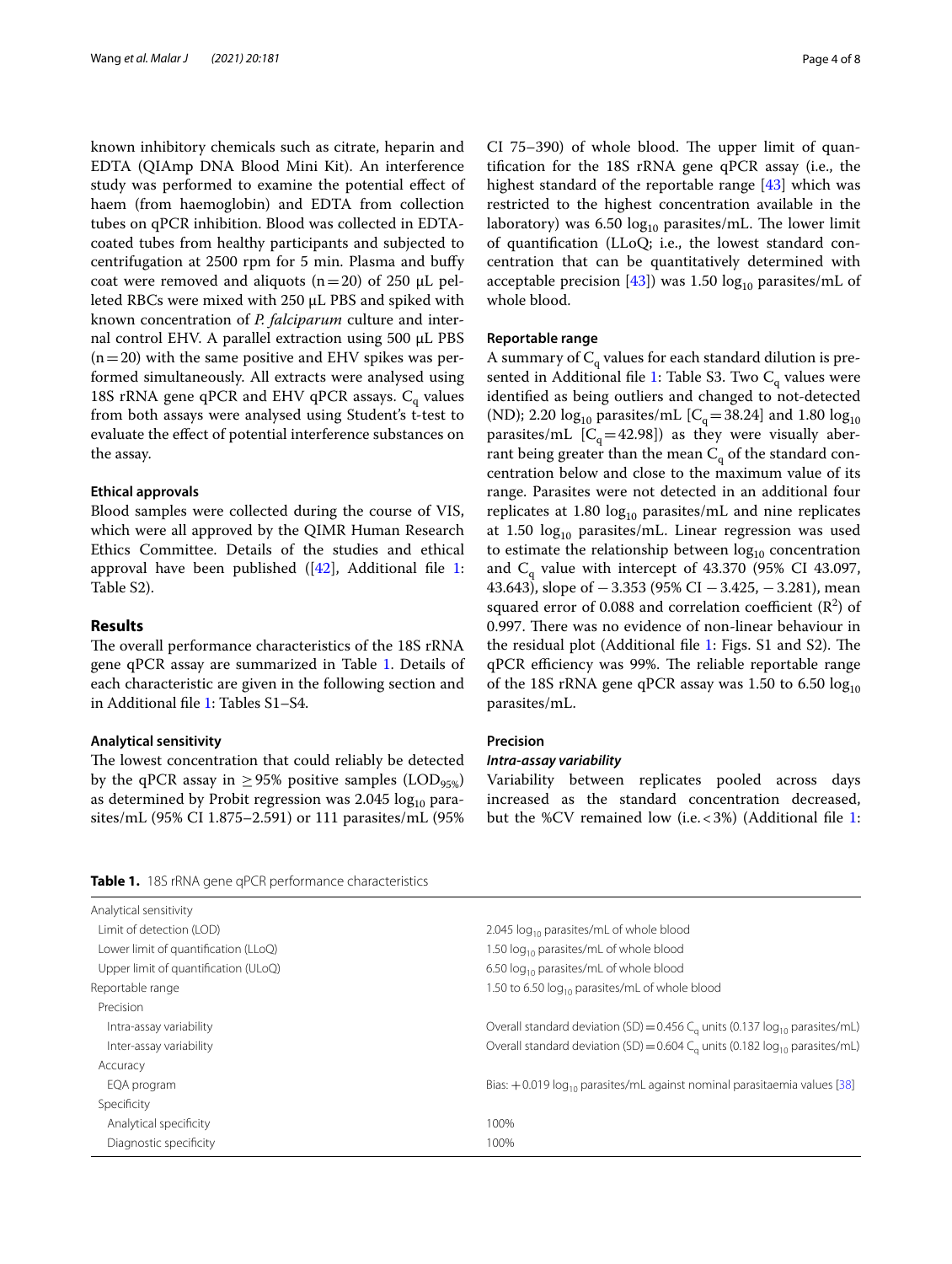Table S3). The overall SD was 0.456  $C_{q}$  units (0.137  $log_{10}$ ) parasites/mL) pooled across all concentrations, and the overall %CV was less than 3% (1.45%). All negative controls were ND.

# *Inter‑assay variability*

The SD between studies increased as standard concentration decreased; however, variability was low  $(CV < 3\%)$ and stable across concentrations (Additional fle [1](#page-5-0): Table S4). The overall SD between studies was 0.604  $C_q$ units (0.182  $log_{10}$  parasites/mL) pooled across all qPCR. The Overall SD between cohorts was 1.71  $C_q$  units, reflecting that environmental and temporal variability was much higher than both intra-assay and inter-assay SD but remained stable across concentrations.

# **Accuracy**

The QIMR 18S rRNA gene qPCR assay detected 7/9 samples at the very low  $(1.78 \text{ log}_{10} \text{ parasites/mL})$  level and  $2/11$  samples at the trace (0.78  $log_{10}$  parasites/mL) level (Fig. [1\)](#page-4-0). There were no false positives among the 10 blinded malaria-negative samples. The QIMR assay quantitatively aligned with both nominal values and with host laboratory RT-qPCR-generated parasitaemia (Additional fle [1:](#page-5-0) Fig. S3). Quantitative bias for the QIMR 18S rRNA gene qPCR assay was minimal:  $+0.019 \log_{10}$  parasites/



mL against the nominal values and  $+0.104 \log_{10}$  parasites/mL against the UW RT-qPCR.

The QIMR assay binds to three of the five 18S rRNA gene copies present in *P. falciparum* 3D7 strain located in chromosome 1, 11 and 13. Using the PlasmoDB platform, 20 SNPs scattered throughout these three chromosomes were identifed. None of the SNPs were present in the binding regions or either the primers or probe.

# **Specificity**

BLAST searching (conducted on 7th April 2020) confrmed the 18S rRNA gene qPCR assay primer and probe sequences are specifc to the *P. falciparum* 18S rRNA gene and do not cross-react with human genomic DNA or other *Plasmodium* species, including *P. ovale*, *P. malariae*, *P. vivax* and *P. knowlesi*. Likewise, the 18S rRNA gene qPCR assay provided negative results for all duplicates of blood samples from all 164 malaria-naïve VIS participants prior to inoculation. Thus, the analytical and diagnostic specifcity were both determined to be 100%.

The effects of haemoglobin and EDTA as potential PCR inhibitory substances were examined. The differences between the means of parallel spiked blood and PBS extracts were compared.  $C_q$  values from both 18S and EHV qPCR obtained from two sample types were not significantly different (18S mean  $C_q$  difference = −0.136,  $p=0.14$ ; EHV mean C<sub>q</sub> difference = 0.134, p = 0.064). Therefore, there was no significant influence on the assay attributed to the presence of haemoglobin and EDTA.

# **Discussion**

Estimates of parasitaemia in malaria-naïve participants represent key data in VIS  $[15, 44]$  $[15, 44]$  $[15, 44]$ . This study reports the high sensitivity, reproducibility, and accuracy of a qPCR method to detect *P. falciparum* in blood samples. The clinical trial dataset used to assess parasitaemia included 786 assay runs across 30 clinical trials. This 18S rRNA gene qPCR assay was shown to have excellent analytic sensitivity and accuracy compared to the nominal value in the EQA study  $[38]$  $[38]$  $[38]$ . The ability to quantify low level parasitaemia allows for a greater increase in the safety of participants and for more accurate assessment of early recrudescence.

<span id="page-4-0"></span>The LOD reported in this study is more precise than the LOD reported by Rockett et al.  $[28]$  (2.045  $\log_{10}$ parasites/mL versus 1.806  $log_{10}$  parasites/mL). This is a consequence of the use of a larger number of replicates of the standard material over a wider range of dilutions [[45](#page-7-17)] and the 95th percentile of the probit curve is used here whereas the 50th percentile of the lowest standard concentration was used in the earlier study. It is worth noting that LLoQ, the lowest standard concentration,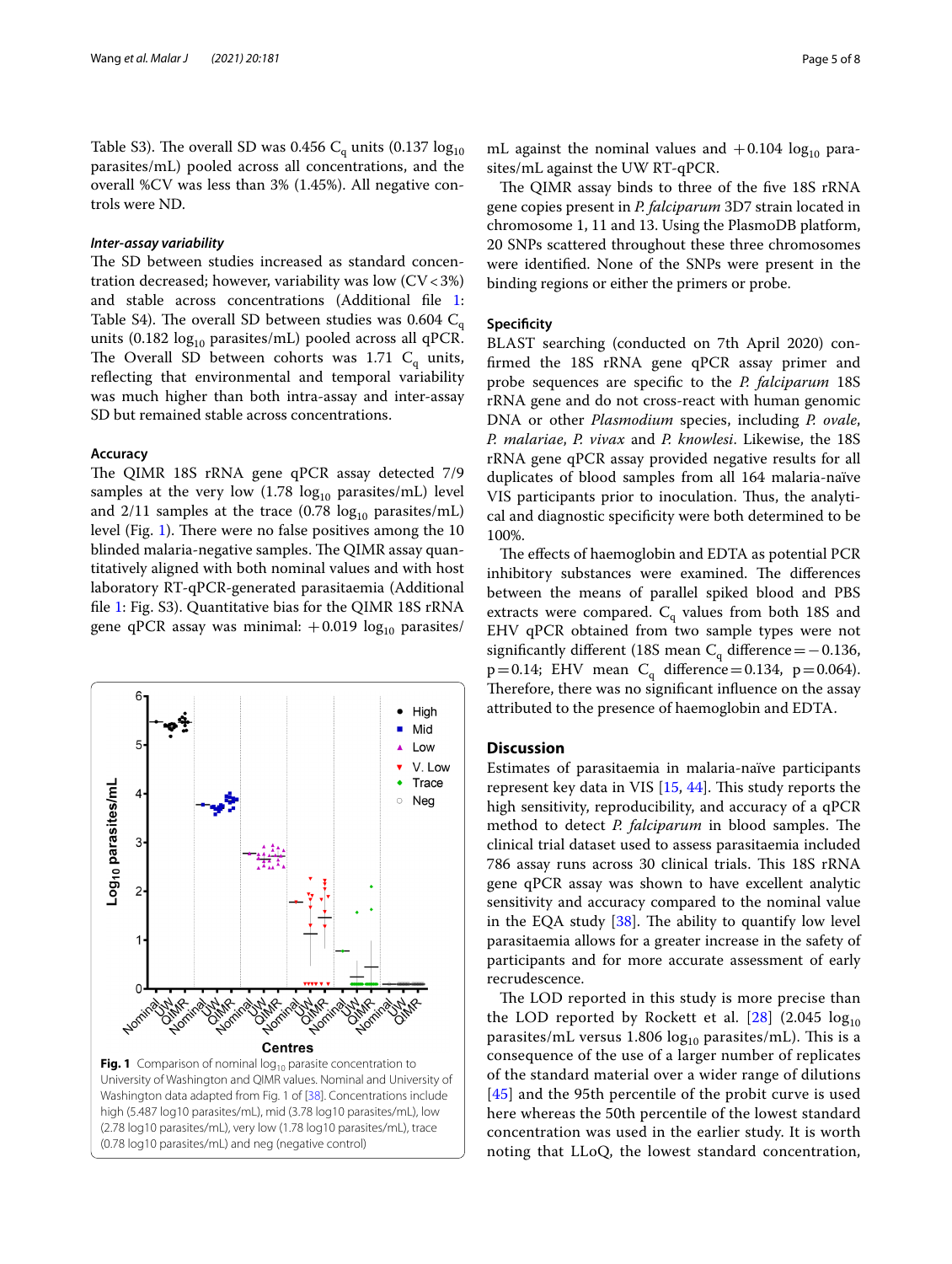was reported in this study instead of LoQ and that the LLoQ had a value lower than the LOD. VIS studies are unique in that the volunteers are tested and confrmed malaria negative upon enrolment and the positivity of blood samples is due to inoculation of the volunteer with malaria parasites. Any positive results, regardless of the quantifcation value, is of clinical signifcance and ensures volunteer safety in VIS studies. Although LOD is an important measure of diagnostic accuracy, it is less relevant in the context of VIS studies and the reportable range, specifed by LLoQ and ULoQ, is most relevant for this application.  $C_{q}$  values that translate to positive fndings lower than the LLoQ  $(1.5 \text{ log}_{10} \text{ parasites/mL})$  have been observed in QIMR studies, particularly at the time when parasites frst emerge in peripheral blood and during the "tail phase" after anti-malarial treatments. Detection and quantifcation below the defned reportable range remains plausible due to stochastic sampling, but high levels of variability should be expected due to the increase in stochastic efect on sampling and amplifcation at low target concentrations [[22](#page-6-17), [46\]](#page-7-18). By triplicate qPCR testing in clinical trials, this variation at low concentrations can be quantifed. Approaches to further increase sensitivity include increasing sample volume input [\[47](#page-7-19)] or RT-qPCR measuring the more abundant 18S rRNA transcripts [\[48](#page-7-20)].

The 18S rRNA gene qPCR assay described here was designed and validated for the quantifcation of specifc strains of *P. falciparum* (including NF54/3D7). The protocol and methodology were designed specifcally for the purpose of this VIS setting. Using the current assay to quantify parasitaemia in feld-collected samples may present separate challenges, such as ensuring sample integrity and the presence of circulating gametocytes. Ballard et al*.* [\[49](#page-7-21)] have previously shown the QIMR assay to give equivalent parasitaemia estimates to those from microscopy in feld samples.

Assay validation is key to ensuring comparable accuracy among research centres. Individual standard protocols were used by each of the fve participating centres in the EQA study [\[38\]](#page-7-10) and QIMR results were comparable at higher concentrations and with higher sensitivity at lower concentrations. The QIMR assay presented consistently low intra-assay variability and inter-assay variability and was specifc to the target, all of which are essential ingredients to VIS.

The main disadvantage of qPCR assays in a long-running clinical trial program is the need for a standard curve, because of variation between controls and the need for constant generation of new biological material. An alternative is droplet digital PCR (ddPCR). ddPCR allows direct quantifcation without the need for a

standard curve. However, this approach is costly and not widely available [\[50\]](#page-7-22).

Although multiple qPCR and RT-qPCR assays have been reported in the context of quantitating *P. falciparum* parasitaemia, the processes involved in the pre-analytical and analytical steps will affect the final outcome. Thus, because of its rigorous validation, this study represents a robust DNA-based method for quantifying malaria parasites with the overarching aim to contribute to a future standardized guideline for quantifcation of malaria parasites in a variety of settings.

# **Conclusion**

This study describes a comprehensive validation on a real-time qPCR assay using a hydrolysis probe for quantification of *P. falciparum* parasites in clinical trials. The assay was found to be highly sensitive and specifc and able to produce reliable and reproducible results in agreement with international laboratories, thereby providing accurate estimation of parasite load for parasite growth and clearance rate before, during and after anti-malarial treatment. The assay is considered fit for purpose as an analytically validated qPCR assay to be used in malarial clinical trials.

#### **Abbreviations**

%CV: Coefficient of variation; ddPCR: Droplet digital PCR; EDTA: Ethylenediaminetetraacetic acid; EHV: Equine herpesvirus; EQA: External quality assurance; LOD: Limit of detection; LoQ: Limit of quantifcation; MIQE: Minimum information for publication of quantitative real-time PCR experiments; PBS: Phosphate buffered saline; qPCR: Quantitative polymerase chain reaction; qRT-PCR: Quantitative real-time PCR; RBC: Red blood cell; rRNA: Ribosomal RNA; RT-qPCR: Reverse transcription qPCR; SD: Standard deviation; VIS: Volunteer infection studies.

# **Supplementary Information**

The online version contains supplementary material available at [https://doi.](https://doi.org/10.1186/s12936-021-03717-y) [org/10.1186/s12936-021-03717-y.](https://doi.org/10.1186/s12936-021-03717-y)

<span id="page-5-0"></span>**Additional fle 1: Table S1**. Oligonucleotide sequences used in this study. **Table S2.** List of VIS included in validation. **Table S3**. Summary of C<sub>o</sub> values of each standard of 7 technical replicates over 3 consecutive days. **Table S4.** Summary of inter-assay variability for standards data for 18S rRNA gene qPCR assays. Figure S1. Scatter plot of C<sub>a</sub> value for each log<sub>10</sub> concentration of calibrator. **Figure S2.** Residual plot for the linear regression of log<sub>10</sub> concentration of calibrator predicting C<sub>a</sub>. Figure S3. Bland–Altman plots comparing: (A) QIMR qPCR versus nominal, (B) QIMR qPCR versus UW RT-qPCR.

#### **Acknowledgements**

We thank the clinical studies team at Q-Pharm Pty Ltd and all study participants; J. Wilson for manuscript preparation; the Queensland Paediatric Infectious Diseases Laboratory (QPID) for PCR analyses; Medicines for Malaria Venture.

#### **Authors' contributions**

Study conceptions and design: CYW, EB, PO, JSM. Design, implementation and validation of qPCR assays: CYW, DW, JG. Statistical analysis and interpretation: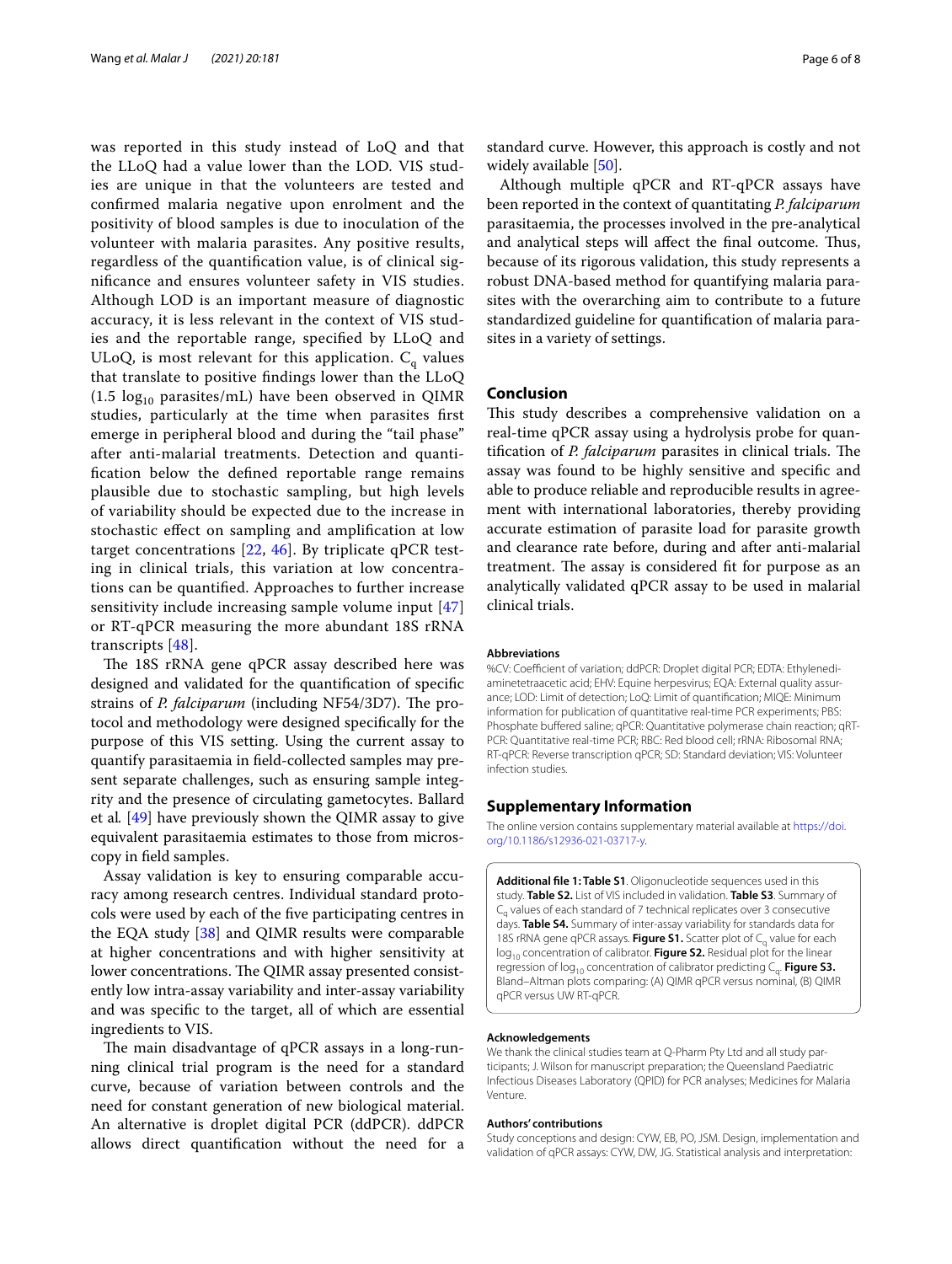# **Funding**

This study was supported by funds from the Bill & Melinda Gates Foundation received via Medicines for Malaria Venture (OPP1111147). JSM was supported by an NHMRC Practitioner Fellowship (APP1135955) and NHMRC Program Grant (1132975).

#### **Availability of data and materials**

The datasets analysed during the current study are available from the corresponding author on request.

#### **Declarations**

#### **Ethics approval and consent to participate**

Blood samples were collected during the course of VIS, which were all approved by the QIMR Human Research Ethics Committee. Details of the studies and ethical approval have been published ([\[42\]](#page-7-14), Additional fle [1](#page-5-0): Table S2).

# **Consent for publication**

Not applicable.

#### **Competing interests**

The authors declare that they have no competing interests.

#### **Author details**

<sup>1</sup> Centre for Children's Health Research, Children's Health Queensland, Brisbane, Australia.<sup>2</sup> Child Health Research Centre, The University of Queensland, Brisbane, Australia. 3 QIMR Berghofer Medical Research Institute, Brisbane, Australia. 4 Departments of Laboratory Medicine and Microbiology, University of Washington, Seattle, WA, USA.<sup>5</sup> Center for Emerging and Re-Emerging Infectious Diseases, University of Washington, Seattle, WA, USA. 6 UQ Centre for Clinical Research, Faculty of Medicine, The University of Queensland, Brisbane, Australia.<sup>7</sup> School of Medicine, The University of Queensland, Brisbane, Australia.

Received: 14 April 2020 Accepted: 29 March 2021 Published online: 10 April 2021

#### **References**

- <span id="page-6-0"></span>WHO. World malaria report 2019. Geneva: World Health Organization; 2019.
- <span id="page-6-1"></span>2. Amaratunga C, Lim P, Suon S, Sreng S, Mao S, Sopha C, et al. Dihydroartemisinin-piperaquine resistance in *Plasmodium falciparum* malaria in Cambodia: a multisite prospective cohort study. Lancet Infect Dis. 2016;16:357–65.
- 3. Ashley EA, Dhorda M, Fairhurst RM, Amaratunga C, Lim P, Suon S, et al. Spread of artemisinin resistance in *Plasmodium falciparum* malaria. N Engl J Med. 2014;371:411–23.
- <span id="page-6-2"></span>4. Ranson H, Lissenden N. Insecticide resistance in African *Anopheles* mosquitoes: a worsening situation that needs urgent action to maintain malaria control. Trends Parasitol. 2016;32:187–96.
- <span id="page-6-3"></span>5. McCarthy JS, Ruckle T, Elliott SL, Ballard E, Collins KA, Marquart L, et al. A single-dose combination study with the experimental antimalarials Artefenomel and DSM265 to determine safety and antimalarial activity against blood-stage *Plasmodium falciparum* in healthy volunteers. Antimicrob Agents Chemother. 2019;64:e01371-e1419.
- 6. Collins KA, Wang CY, Adams M, Mitchell H, Robinson GJ, Rampton M, et al. A *Plasmodium vivax* experimental human infection model for evaluating the efficacy of interventions. J Clin Invest. 2020;130:2920-7.
- <span id="page-6-5"></span>7. Kamau E, Alemayehu S, Feghali KC, Komisar J, Regules J, Cowden J, et al. Measurement of parasitological data by quantitative real-time PCR from controlled human malaria infection trials at the Walter Reed Army Institute of Research. Malar J. 2014;13:288.
- <span id="page-6-6"></span>8. Sauerwein RW, Roestenberg M, Moorthy VS. Experimental human challenge infections can accelerate clinical malaria vaccine development. Nat Rev Immunol. 2011;11:57–64.
- <span id="page-6-4"></span>9. Llanos-Cuentas A, Casapia M, Chuquiyauri R, Hinojosa JC, Kerr N, Rosario M, et al. Antimalarial activity of single-dose DSM265, a novel *Plasmodium* dihydroorotate dehydrogenase inhibitor, in patients with uncomplicated *Plasmodium falciparum* or *Plasmodium vivax* malaria infection: a proof-ofconcept, open-label, phase 2a study. Lancet Infect Dis. 2018;18:874–83.
- <span id="page-6-7"></span>10. Walk J, Schats R, Langenberg MC, Reuling IJ, Teelen K, Roestenberg M, et al. Diagnosis and treatment based on quantitative PCR after controlled human malaria infection. Malar J. 2016;15:398.
- 11. Talley AK, Healy SA, Finney OC, Murphy SC, Kublin J, Salas CJ, et al. Safety and comparability of controlled human *Plasmodium falciparum* infection by mosquito bite in malaria-naïve subjects at a new facility for sporozoite challenge. PLoS ONE. 2014;9:e109654.
- <span id="page-6-8"></span>12. Andrews KA, Wesche D, McCarthy J, Mohrle JJ, Tarning J, Phillips L, et al. Model-informed drug development for malaria therapeutics. Annu Rev Pharmacol Toxicol. 2018;58:567–82.
- <span id="page-6-9"></span>13. Mordmuller B, Supan C, Sim KL, Gomez-Perez GP, Ospina Salazar CL, Held J, et al. Direct venous inoculation of *Plasmodium falciparum* sporozoites for controlled human malaria infection: a dose-fnding trial in two centres. Malar J. 2015;14:117.
- <span id="page-6-10"></span>14. Tangpukdee N, Duangdee C, Wilairatana P, Krudsood S. Malaria diagnosis: a brief review. Korean J Parasitol. 2009;47:93–102.
- <span id="page-6-11"></span>15. Roestenberg M, Mordmuller B, Ockenhouse C, Mo A, Yazdanbakhsh M, Kremsner PG. The frontline of controlled human malaria infections: a report from the controlled human infection models Workshop in Leiden University Medical Centre 5 May 2016. Vaccine. 2017;35:7065–9.
- <span id="page-6-12"></span>16. Murphy SC, Shott JP, Parikh S, Etter P, Prescott WR, Stewart VA. Malaria diagnostics in clinical trials. Am J Trop Med Hyg. 2013;89:824–39.
- <span id="page-6-13"></span>17. Murphy SC, Prentice JL, Williamson K, Wallis CK, Fang FC, Fried M, et al. Real-time quantitative reverse transcription PCR for monitoring of bloodstage *Plasmodium falciparum* infections in malaria human challenge trials. Am J Trop Med Hyg. 2012;86:383–94.
- <span id="page-6-14"></span>18. Coleman RE, Sattabongkot J, Promstaporm S, Maneechai N, Tippayachai B, Kengluecha A, et al. Comparison of PCR and microscopy for the detection of asymptomatic malaria in a *Plasmodium falciparum*/*vivax* endemic area in Thailand. Malar J. 2006;5:121.
- <span id="page-6-15"></span>19. Bousema T, Okell L, Felger I, Drakeley C. Asymptomatic malaria infections: detectability, transmissibility and public health relevance. Nat Rev Microbiol. 2014;12:833–40.
- <span id="page-6-16"></span>20. Collins KA, Wang CY, Adams M, Mitchell H, Rampton M, Elliott S, et al. A controlled human malaria infection model enabling evaluation of transmission-blocking interventions. J Clin Invest. 2018;128:1551–62.
- 21. Murphy SC, Duke ER, Shipman KJ, Jensen RL, Fong Y, Ferguson S, et al. A randomized trial evaluating the prophylactic activity of DSM265 against preerythrocytic *Plasmodium falciparum* infection during controlled human malarial infection by mosquito bites and direct venous inoculation. J Infect Dis. 2018;217:693–702.
- <span id="page-6-17"></span>22. Seilie AM, Chang M, Hanron AE, Billman ZP, Stone BC, Zhou K, et al. Beyond blood smears: qualifcation of *Plasmodium* 18S rRNA as a biomarker for controlled human malaria infections. Am J Trop Med Hyg. 2019;100:1466–76.
- <span id="page-6-18"></span>23. Marquart L, Baker M, O'Rourke P, McCarthy JS. Evaluating the pharmacodynamic efect of antimalarial drugs in clinical trials by quantitative PCR. Antimicrob Agents Chemother. 2015;59:4249–59.
- <span id="page-6-19"></span>24. McCarthy JS, Sekuloski S, Griffin PM, Elliott S, Douglas N, Peatey C, et al. A pilot randomised trial of induced blood-stage *Plasmodium falciparum* infections in healthy volunteers for testing efficacy of new antimalarial drugs. PLoS ONE. 2011;6:e21914.
- <span id="page-6-20"></span>25. Hermsen CC, de Vlas SJ, van Gemert GJ, Telgt DS, Verhage DF, Sauerwein RW. Testing vaccines in human experimental malaria: statistical analysis of parasitemia measured by a quantitative real-time polymerase chain reaction. Am J Trop Med Hyg. 2004;71:196–201.
- <span id="page-6-21"></span>26. White NJ. Pharmacokinetic and pharmacodynamic considerations in antimalarial dose optimization. Antimicrob Agents Chemother. 2013;57:5792–807.
- <span id="page-6-22"></span>27. Hien TT, White NJ, Thuy-Nhien NT, Hoa NT, Thuan PD, Tarning J, et al. Estimation of the in vivo MIC of Cipargamin in uncomplicated *Plasmodium falciparum* malaria. Antimicrob Agents Chemother. 2017;61:e01940-e2016.